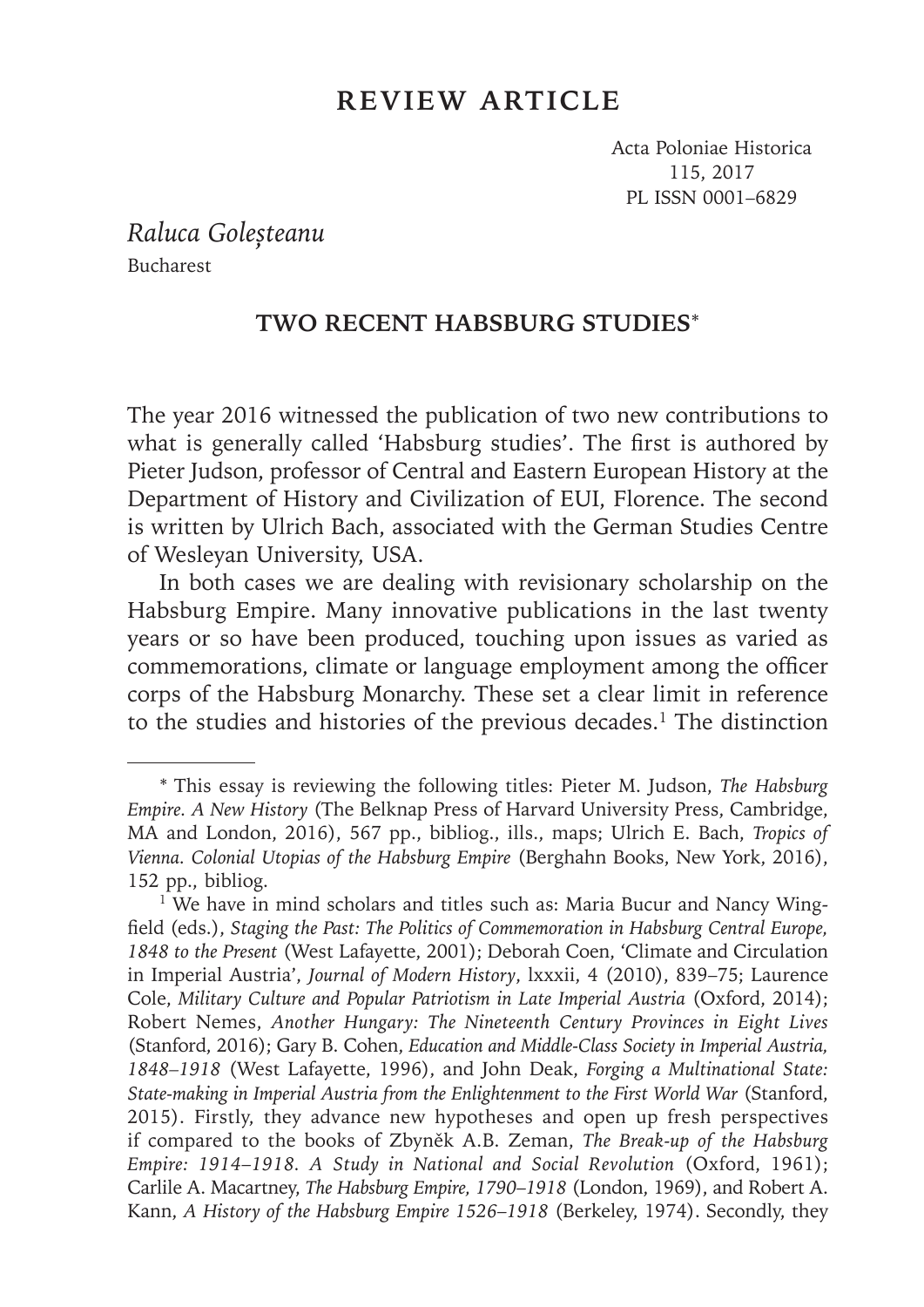between the newer input of historical writing and the previous one lies in the shift from 'the big history' to the 'everyday'. Recent books tend not to focus in a top-down manner on the institutional features of the Empire, or on statesmen and international diplomacy. Rather, they concentrate on society, defined as a cluster of associative bodies, among which power and resources were negotiated with an approach more complex than the simple hierarchical way.

Furthermore, these scholarly efforts should be seen as a protest against the previously widespread idea that the Habsburg Monarchy collapsed because of the centrifugal forces of nationalism, explanations that were based on the assumption that nation, as a group identity, was trans-historical and the embodiment of a community's maximum potential. It is not just that the books mentioned in the footnotes question the unavoidability of the failure of the Monarchy at the end of the First World War, but they also hint to the fact that nationality represented an intricate construct that politicized previously 'unaware' people, and forced them to take sides as happened in the multi-lingual communities of Bohemia or elsewhere throughout the Monarchy.

develop ideas brought out by historians like István Deák, *Beyond Nationalism: A Social*  and Political History of the Habsburg Officer Corps (Oxford, 1990), and Robin Okey, *The Habsburg Monarchy c. 1765*–*1918. From Enlightenment to Eclipse* (Basingstoke, 2000). The names above do not exhaust the contributors' list to 'Habsburg studies', they rather represent English language resources directly addressing the Empire throughout its existence. Yet, there are countless more contributions dealing indirectly with the entity – via one of its provinces, or investigating its legacy, or simply targeting a more restricted audience due to the language specificity (e.g. German, Polish). Without having the ambition to cover them all, we mention a handful of references: Larry Wolff, *The Idea of Galicia. History and Fantasy in Habsburg Political Culture* (Stanford, 2010); Jeremy King, *Budweisers into Czechs and Germans: A Local History of Bohemian Politics, 1848–1948* (Princeton, 2002); Alison Frank, *Oil Empire: Visions of Prosperity in Austrian Galicia* (Cambdrige, MA, 2005); Rogers Brubaker, Margit Feischmidt, Jon Fox, and Liana Grancea (eds.), *Nationalist Politics and Everyday Ethnicity in a Transylvanian Town* (Princeton, 2006); Markian Prokopovych, *Habsburg Lemberg: Architecture, Public Space, and Politics in the Galician Capital 1772*–*1914* (West Lafayette, 2009); Adam Kożuchowski, *Afterlife of Austria-Hungary. The Image of the Habsburg Monarchy in Interwar Europe* (Pittsburgh, 2013); Kai Struve, *Bauern und Nation in Galizien. Über Zugehörigkeit und soziale Emanzipation im 19. Jahrhundert* (Göttingen, 2005); Börries Kuzmany, *Brody. Eine galizische Grenzstadt im langen 19. Jahrhundert* (Vienna, 2011); Michał Baczkowski, *Pod czarno-żółtymi sztandarami. Galicja i jej mieszkańcy wobec austro-węgierskich struktur militarnych 1868*–*1914* (Kraków, 2003); Danuta Sosnowska, *Inna Galicja* (Poznań, 2008).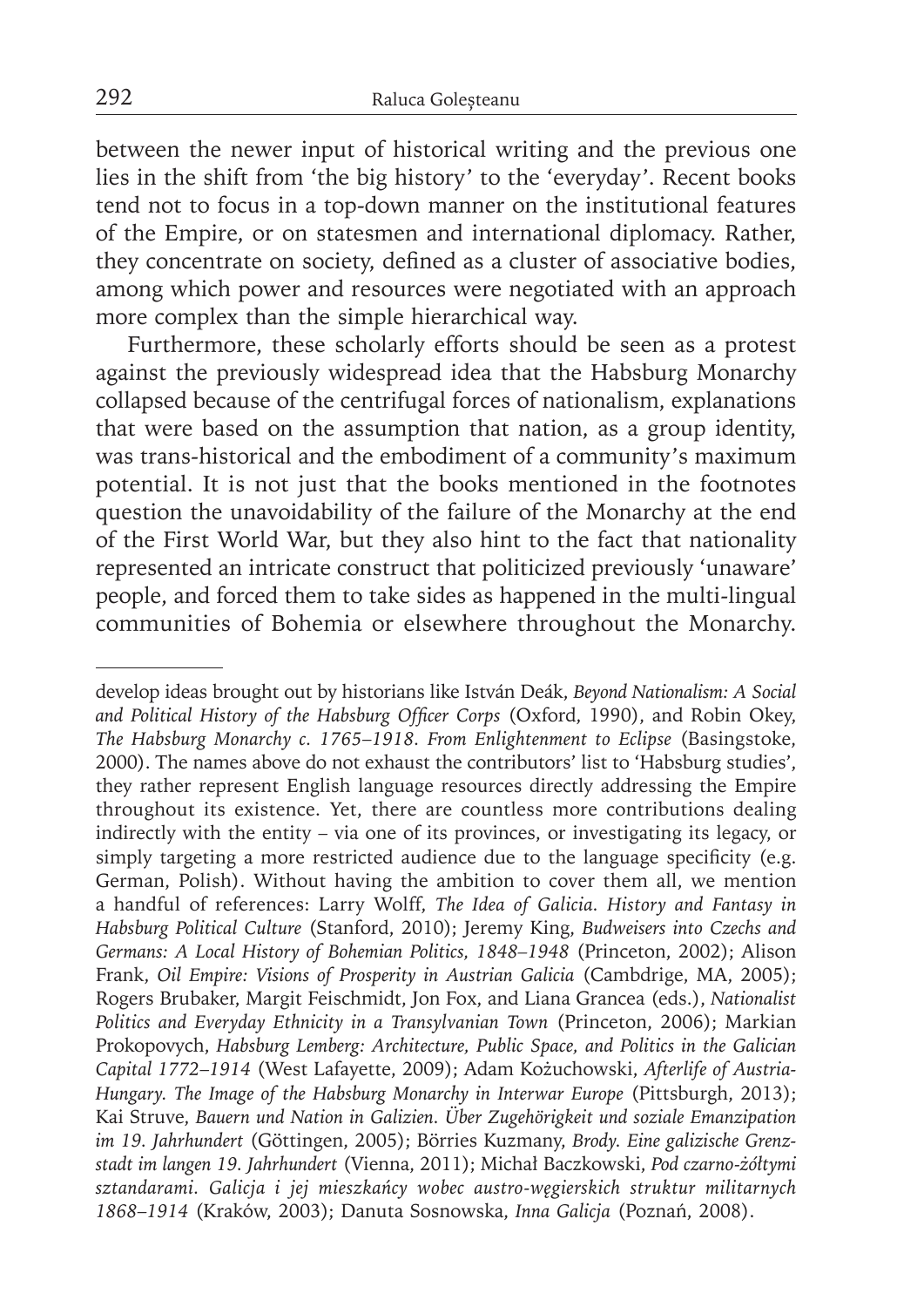At the same time, these studies interrogate the alternatives to nationalism in the epoch, such as cosmopolitism, and plea for a closer look to the social advantages that the educated elites had from the onset if compared to less privileged people.<sup>2</sup>

As rendered above, some works deal with Austro-Hungarian army and military circles. The latter represented labs that illustrated social and cultural interactions existing in the Monarchy, hence a good sample on which the current historian can test the national dynamics at work, particularly after the enactment of the universal military conscription. In addition, due to the fact that army is an institution that, by default, keeps its records in order, there still are plenty of resources to be tapped.

Ultimately, all these contributions manage to deconstruct both national and imperial myths. In the first case, they reveal what a clockwork-like machine nationalism can be via the fine-tuning of several parameters, most importantly, the linguistic factor and the downgrade of direct experience of events in favour of collective memory. In the second case, they demonstrate that Empire was based on more complicated dynamics than the classic centre–periphery view infers; not only that there were several centres, and as many peripheries, but the notions as such of centre and periphery were fluid, and they could even swap places.

*The Habsburg Empire*, by Judson, is a 'new' history because it identifies the ways in which the Habsburg Monarchy continued to exist after its official demise in November 1918, at the level of everyday institutional practices and peoples' psychological makeup. In addition, it is part of the trend sketched above, namely it questions the widespread view according to which it was politically necessary that pre-existing ethnic groups of the Monarchy develop into national groups. It does so by focusing on the interactions between state and society, seen in their attempt to build an imperial administration, and, more importantly, an imperial identity. One of the core messages of the book is that we should

<sup>&</sup>lt;sup>2</sup> Although it is not noted in our list, the anthropological study of Pamela Ballinger about the role of memory in preserving community identity, based on field research in Triest and Istria area, takes into discussion the issue of cosmopolitism seen as a form of imperial loyalty that favoured some social categories to the detriment of the others; *eadem*, *History in Exile: Memory and Identity at the Borders of the Balkans* (Princeton, 2003), 32–3. For a more comprehensive talk about this book, considered among those histories of the Austrian-Hungarian Monarchy that problematize nationalism, see Larry Wolff, 'Revising Eastern Europe: Memory and the Nation in Recent Historiography', *The Journal of Modern History*, lxxviii, 1 (2006), 93–118.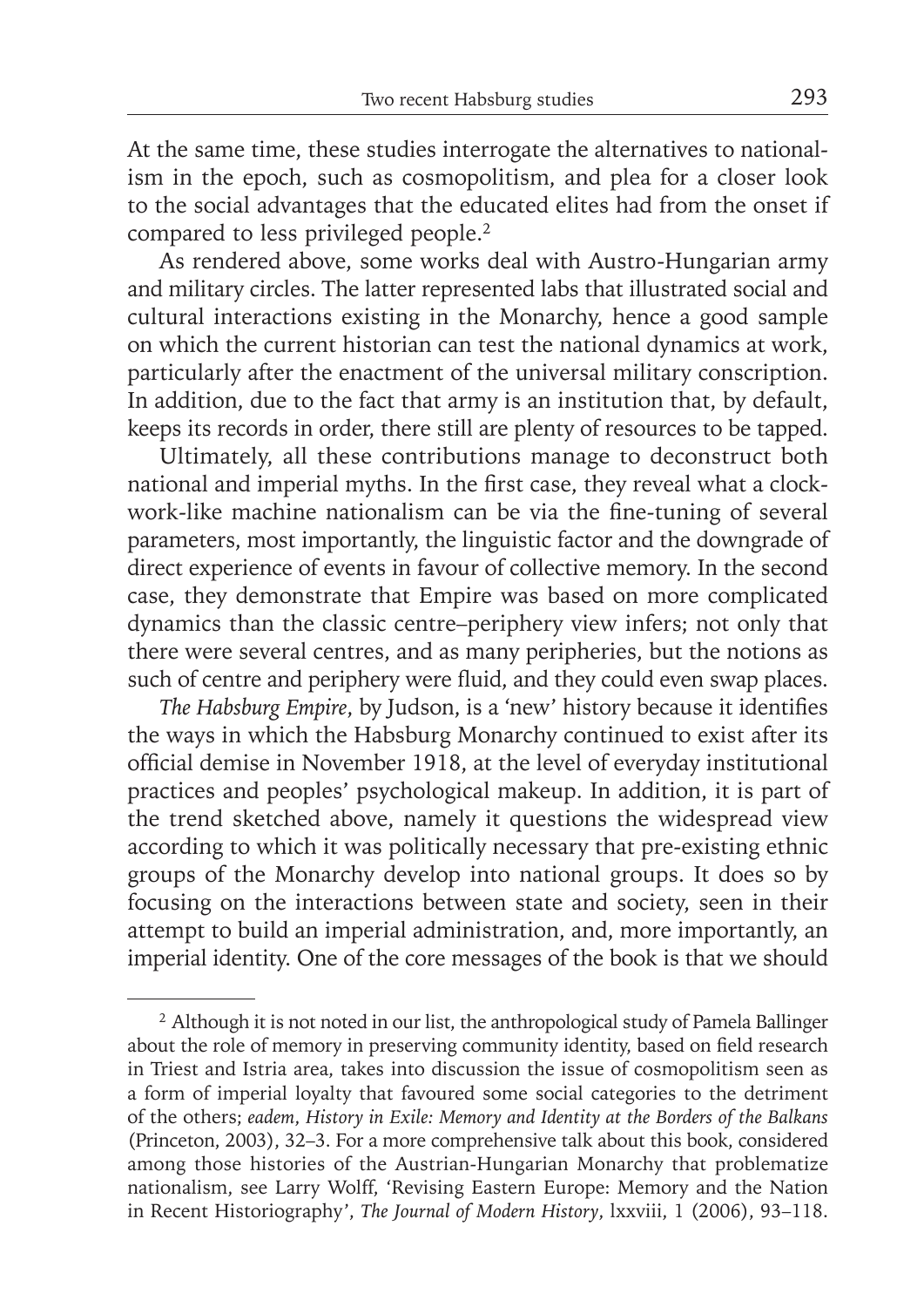not perceive nationalism and imperial loyalty as opposing phenomena, but rather as a set of practices and attitudes that supported each other in the age of mass society:

The two made use of similar language and similar ideas. Propagandists for empire increasingly deployed national concepts in their publications and exhibitions, and this should also signal to us the extent to which nationalist discourse had already become a … vessel capable of accommodating a broad range of ideas … which served imperial projects as well. (pp. 331–2)

This is by no means the first time the author exploits these theses. Previous books and articles<sup>3</sup> show how circumstantial national identity can be, and how instrumental the language in defining ethnicity can become. Yet, it is in *The Habsburg Empire* that a comprehensive picture of the Habsburg Monarchy is achieved from this vantage point. In addition to offering a panorama of the Habsburg lands, from their first matrimonial unions in the fifteenth and sixteenth centuries to their split four hundred years later, the author, with this engaging and interactive book, enters into dialogue with that part of the scholarship which, in a logic of the Cold War era, defined the Empire as a symbol of political authoritarianism. Indeed, many times, Judson alludes to those opinions according to which the authoritarian episodes of the nineteenth century were held responsible for instituting the economic gap between the Western and Central Europe, which, in turn, led to long-term political failures in the region: "in an effort to shore up their own whiggish version of history, they [liberal historians, R.G.] tended to portray the 1830s and 1840s as a tragic period of lost opportunities" (p. 105).

The same can be remarked about Bach, the author of *Tropics of Vienna. Colonial Utopias of the Habsburg Empire*. He stresses from the very first pages that the work will deal with colonial utopias as deployed by several Viennese journalists and writers, between 1870 and 1900. Given that the Habsburg Monarchy never detained colonies like the other European empires of the time (e.g. overseas), the reader might find it surprising that Bach integrates his endeavour into the theme of "colonialism without colonies", developed by Susanne Zantop in her seminal study

<sup>3</sup> Pieter M. Judson, *Exclusive Revolutionaries: Liberal Politics, Social Experience, and National Identity in the Austrian Empire 1848*–*1914* (Ann Arbour, 1996); *idem*, 'Beyond Nations: Rethinking How We Write the History of Habsburg Central Europe', *The Berlin Journal*, 21 (2011), 29–33.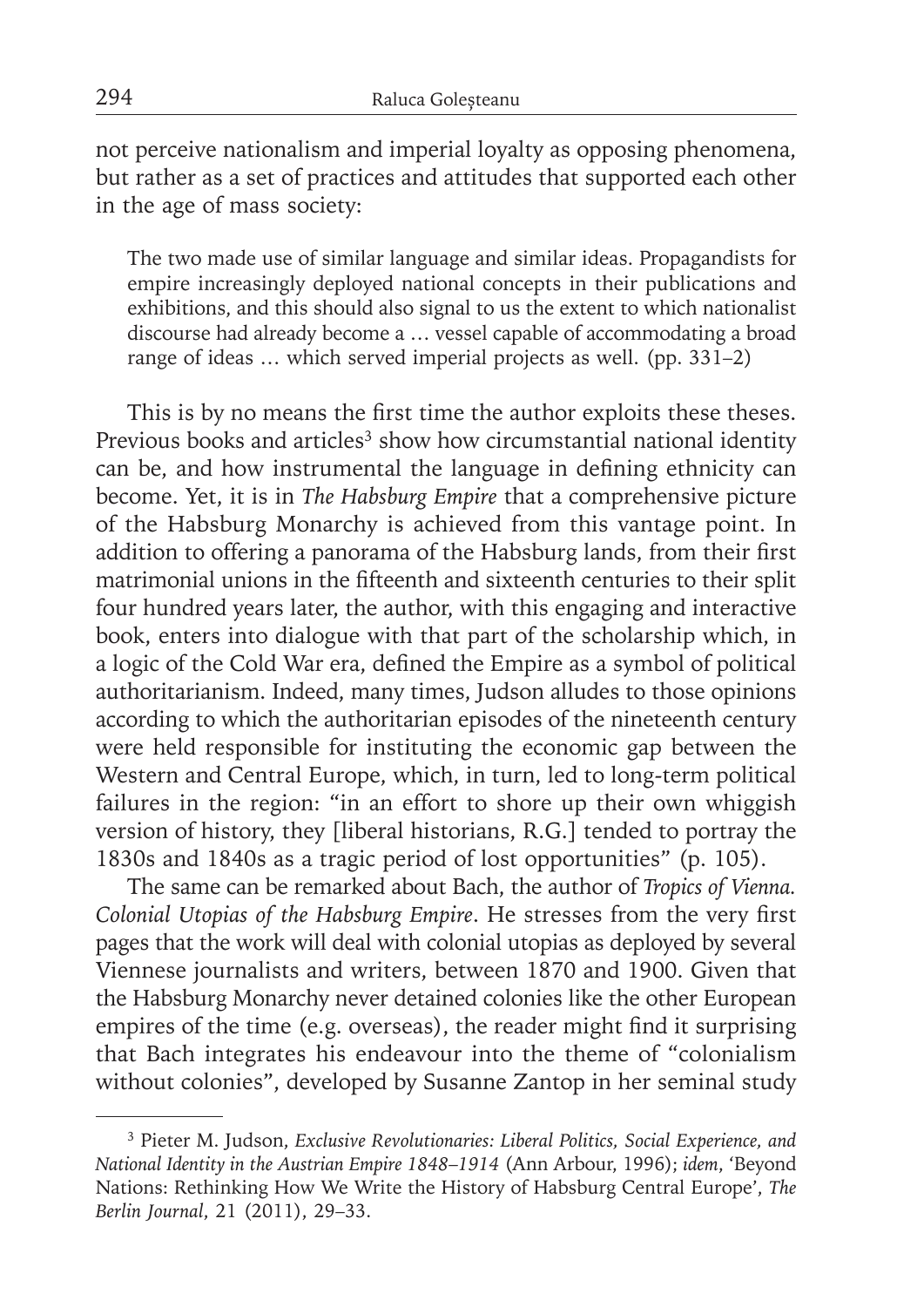of 1997 (p. 3).4 Accordingly, *Tropics of Vienna* takes into discussion the fictional contributions of five writers - Leopold von Sacher-Masoch, Lazar von Hellenbach, Theodor Hertzka, Theodor Herzl, and Robert Müller – who provide accounts of journeys and projects of societies located in remote lands, on the African continent or in the Far East. Yet, Bach argues, these attempts should be connected to the fact that all writers have in common, more or less, their contested place within the Austrian intellectual establishment, which instilled in them increased sensitivity for underprivileged ethnic and gender groups: "through their experiences as marginalized intellectuals within Austrian society, the utopian writers claimed to have a more empathetic and more humane policy toward other fringe groups" (p. 2). This leads to the assumption that their contributions were not genuine preoccupations for the manners in which to construct better communities on other continents, but rather projections in the distance of the issues that Vienna was dealing with at the time, of which sectarian nationalism was perhaps the most conspicuous: "we can interpret the fundamental notion of the otherness of space … as unconsciously compensating for anti-Semitism in Vienna by projecting a positive wish-concept at an exotic distance" (p. 5).

In other words, we identify here a typical phenomenon that one can meet in travelogues as well, namely the tendency to perceive in other societies the social and political challenges encountered at home. In an environment in which the *fin-de-siècle* mainstream intellectual discourse focused on nationalism as an axiom of history, or, at least primordial for the identity of a community, the actors of *Tropics of Vienna* had a 'transnational' view of the world around them. This amounts to saying that they questioned the centrality of nationality at both the individual and social level, at the same time emphasizing how complex the dynamics of the centre–periphery was. The type of colonialism exhibited by their writings was multifaceted. It expressed the writer's status as outside the establishment, hence it suggested a colonization of the thinker's mind in the context of the growing colonization of society as purported by the *en vogue* racial theories. At the time, it was an external or perhaps more properly described, 'cultural-colonialism' in the sense that much of their pre-determined ideas about culture and

<sup>4</sup> Susanne Zantop, *Colonial Fantasies: Conquest, Family, and Nation in Precolonial Germany, 1770*–*1870* (Durham, 1997).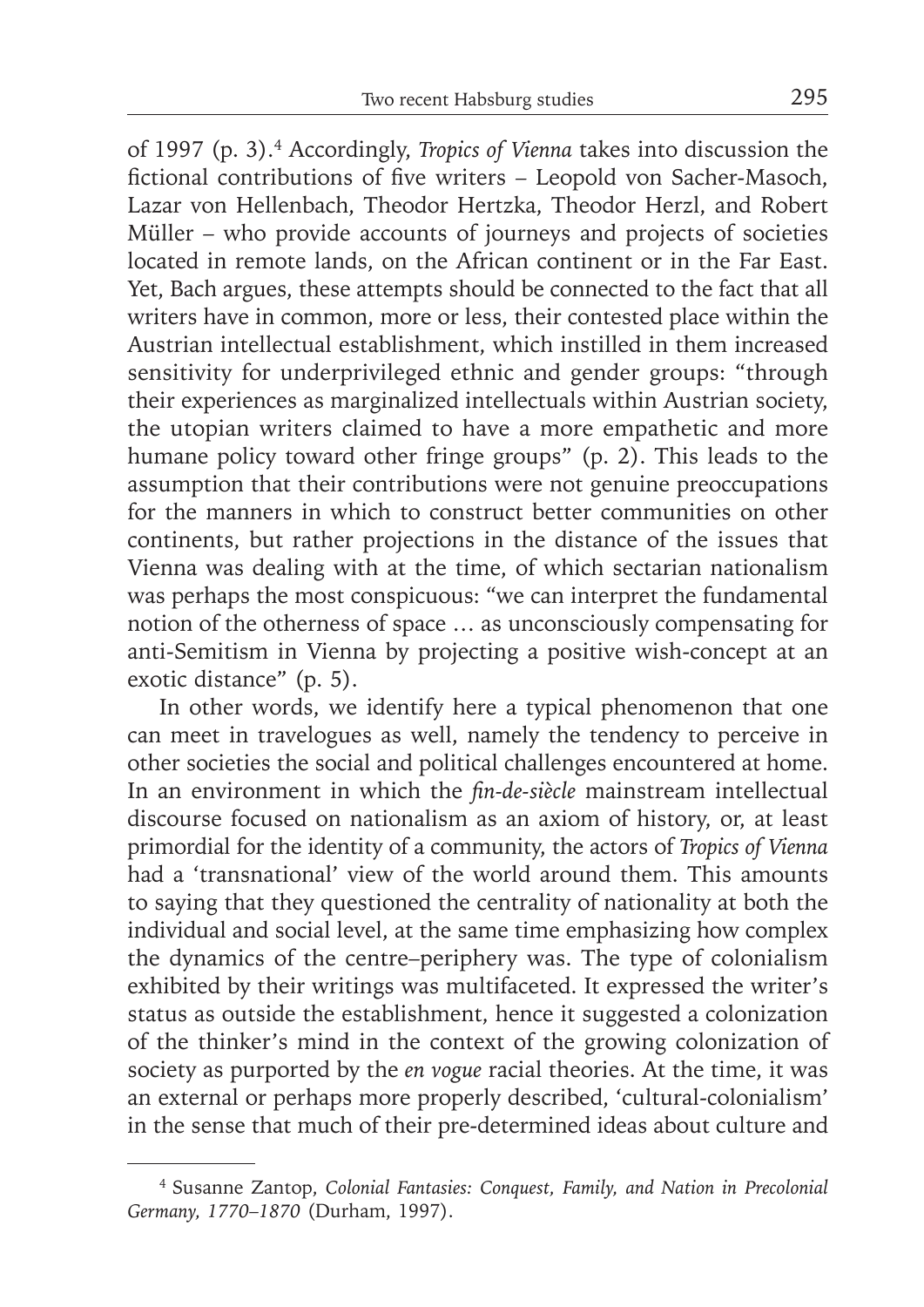civilization came into play when describing/constructing the far-away places in their books.

This is the feature via which we may consider the revisionism of Bach's book along those attempts that question the simplicity of a centre–periphery theoretical model by paying a closer look at the intricacies of the concept of 'colony'. Concretely, Bach and the other's contributions show that the Western narrative of progress along the self-styled image of these societies as bearers of the 'Enlightenment' to the less developed, that is 'Eastern' lands, were subverted more than once: "although the authors … frequently deploy orientalist [sic] motives, [they] engage in self-critique rather than advance imperial hegemony" (p. 4). Judson himself refers to this issue in his book when discussing the influence that Austria-Hungary started to exercise over Bosnia-Herzegovina in the 1870s: via its humanitarian universalist claims, the Monarchy envisioned a "crusade under the form of the culture war to the East" (although, geographically, the province was located in the South; p. 330), only to find itself stuck afterwards in "an unacknowledged legal limbo, technically part of neither Austria nor Hungary", which further led to the known consequences (p. 379).

Bach's ideas related to the subversive nature of colony were exposed in an article in 20075 in which the relations between the so-called colonizers (e.g. the German speaking Austrian elite located in the remote provinces of the Empire) and the colonized (e.g. the local populations) were described with reference to the short-stories of the popular writer, and son of a Galician official, Leopold Sacher-Masoch.<sup>6</sup> Bach depicted the case of Sacher-Masoch commenting that he was a double renegade among his Viennese peers, first on account of his stories being imbued with sympathy for the humble Slavic people who were inhabitants of the imperial periphery, and second, among the local Slavic population who saw him, a writer of the German language, as a symbol of imperial hegemony over the small nationalities. Yet, it was this *in-between-ness* that made Sacher-Masoch ascribe new meanings to the periphery by empowering it in relation to the centre (e.g. his destitute characters gain power over the lords by the consent of the latter). In this way,

<sup>5</sup> Ulrich Bach, 'Sacher-Masoch's Utopian Peripheries', *The German Quarterly*, lxxx, 2 (2007), 201–19.

<sup>&</sup>lt;sup>6</sup> The book's chapter, dedicated to this author, is based on the article mentioned above.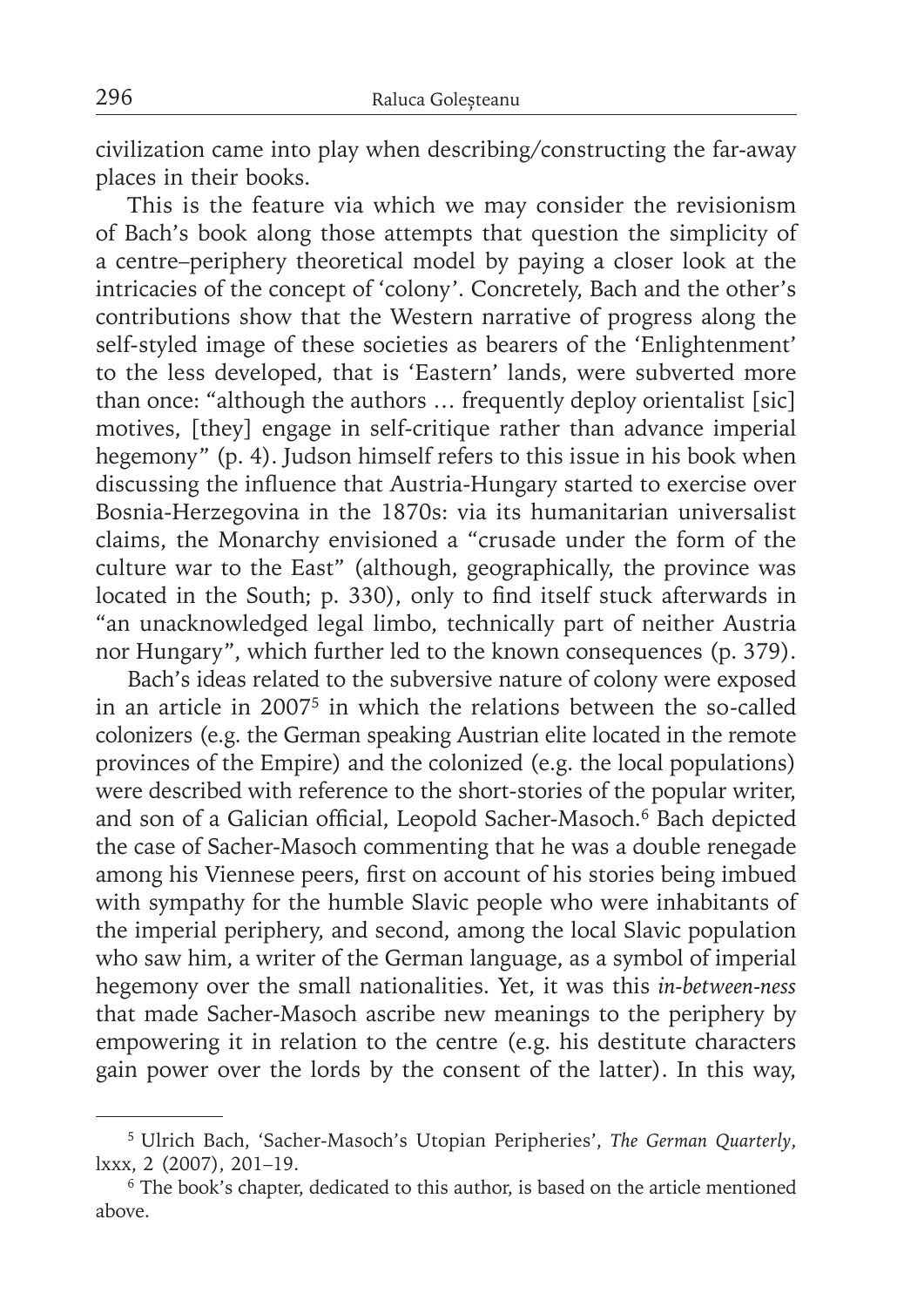the periphery becomes a site where revolutionary social experiments may take place – a *paracolonial* space where "change is fermented, the distillate of which alters the intellectual metropolitan culture" (pp. 202, 206, 208, 214).

We consider *The Habsburg Empire* and *Tropics of Vienna* to be theoretical contributions that question the centre–periphery dichotomy. Judson tries to remove from its central place the category of nation seen in its ethnic understanding, whereas Bach presents thinkers who were concerned with designing alternative social projects that overlook the widespread principle of *fin-de-siècle*, namely nation as the single expression of the social unit. At the same time, both emphasize how feeble and contested the Empire was, in both institutional and human terms; the numerous constitutional agreements and compromises, worked and re-worked incessantly since the reign of Maria Theresa were doubled by the constant need to secure the loyalty of the citizens.

Both works infer that the interactions of the Empire with the society at large were far more frequent than previously imagined. As Judson depicts, the Empire often sought to gain supporters for the dynasty from the underprivileged strata, and doing so by going over the will of the aristocracy. Also, he shows how the national allegiances shaped their own map of what was central and what was peripheral in such a way that some local initiatives undermined the initiatives of Vienna, making it look provincial in reference to the new national centres. Bach, in turn, suggests how dependent the imperial centre was on its colonial settings, in both geographical and philosophical terms. In the first instance, the Viennese intellectuals conceived space as a tool by which they could assert their notions of a good polity at home ("an idealized image of Vienna projected onto a vacant colonial space" [p. 5]); in the second instance, they sought to test their innate desire for a better society on the outskirts of the Empire, presenting themselves as the bearers of Western cultural values to the East, and at the same time empowering the latter in accordance with the democratic aspirations of the time.

The perfect visual representation of the things discussed above is an image employed by both writers, that of the Exhibition Palace that hosted the World's Fair, which took place in Vienna in 1873. Boasting a daring construction that hinted at the technical mastery of the hosts ("a towering steel rotunda some 262 feet high and 354 feet in diameter"), the Palace was considered the expression of the Monarchy's status at both the internal and external level. As Judson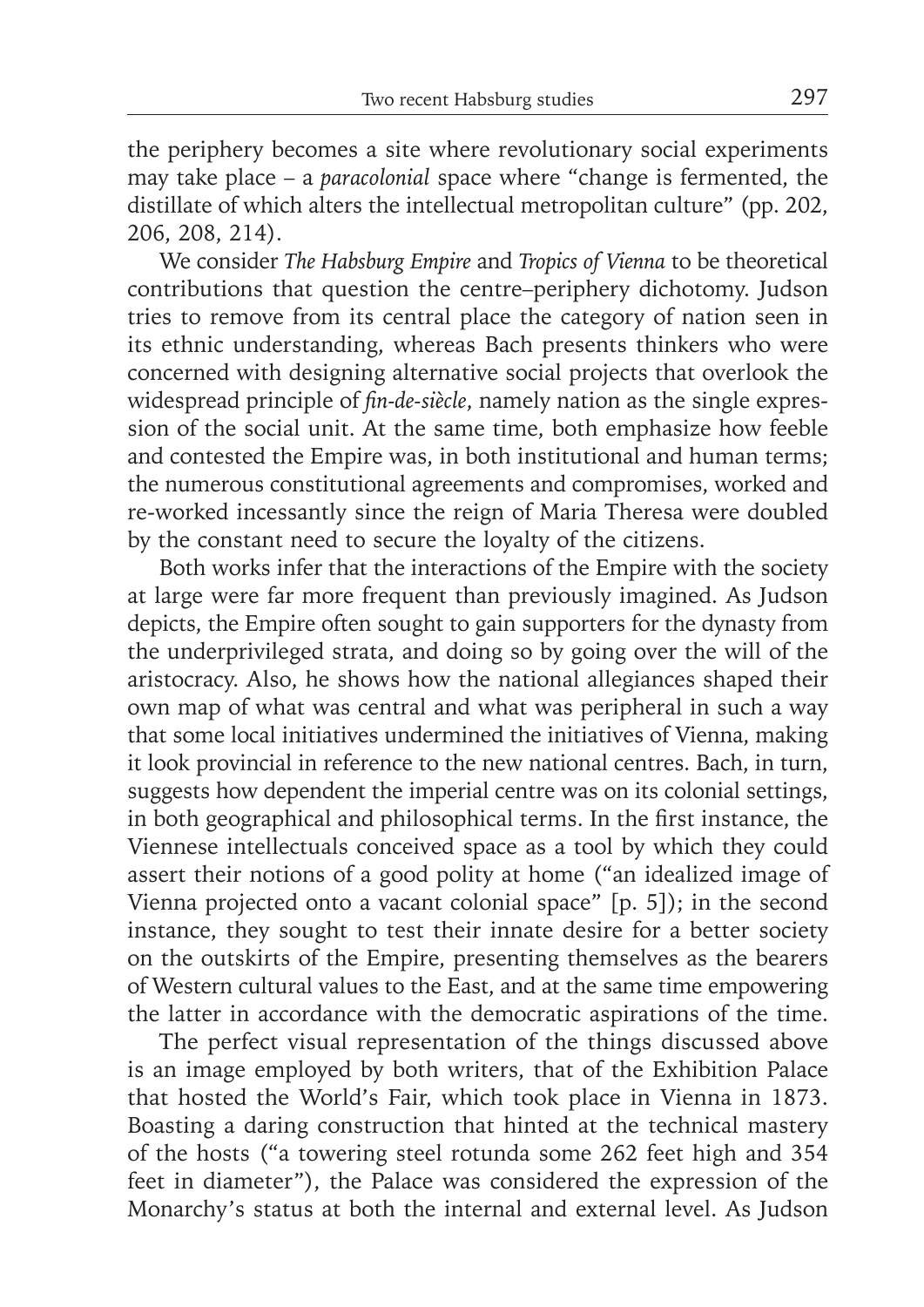remarks, behind the general philosophy of the age of Positivism (e.g. the focus on work, education, and progress), the Exhibition, better said, the location of the countries inside the Palace showed the Viennese view on geopolitics (pp. 317–9). The Austrian lands were placed in the centre, neighboured in the East by Russia, the Ottoman Empire, Persia, etc. In the West, however, by Britain, France, and Italy, the wish of the Monarchy being ultimately to confer the idea of a bridge between East and West. This order was reiterated when it came to the regions within the country, in a true centre vs. periphery type of relation. It is more important however, as Judson comments, that we can locate this exhibition at a time when the regional or national peculiarities started to become politicized (the phenomenon coined by the author as a "culture war" [p. 269]). Indeed, the display of goods and artefacts of the various groups and nationalities inhabiting the Monarchy referred to something more than their neutral presentation as distinct parts of a syncretistic whole. It was inferred, also with the help of the press, that some groups were more refined than others, some more backward, some lived in less hygienic conditions, etc. This was inserted into the wide imperial story in which Vienna, the *West*, was supposed to civilize the peripheries, the *East*. Yet, as the following years would attest, in the age of mass politics, the *East* would react and, subsequently, contest this narrative. On the cover of Bach's book, the same image of the Rotunda is represented in detail: on its roof we see people inspecting the structure of the construction, enjoying the city panorama or even gazing into the distance via telescope. Bach's snapshot is some fifteen to twenty years after the moment described by Judson as the time of the start of the 'culture war'; those were the days of street protests, anti-Semitic outbreaks, and massive unemployment, in short, that was the Vienna of elected mayor, Karl Lueger. We may find similarities between the Viennese society described in Bach's book and that of the visitors to the Rotunda roof. Like the intellectuals of Bach's book, in their attempt "to compensate for the critical situation … by projecting blueprints for utopian societies elsewhere", those visitors gazing into the distance practice a dialectics of distance and closeness, which eventually merge (p. 128). Ultimately, distance is another type of proximity in the sense that, in order to avoid the unpleasant familiar objects, the actor projects the "positive wish-concept" out into the distance as a pretext for returning afterwards with renewed interest to what lies close to him (p. 51).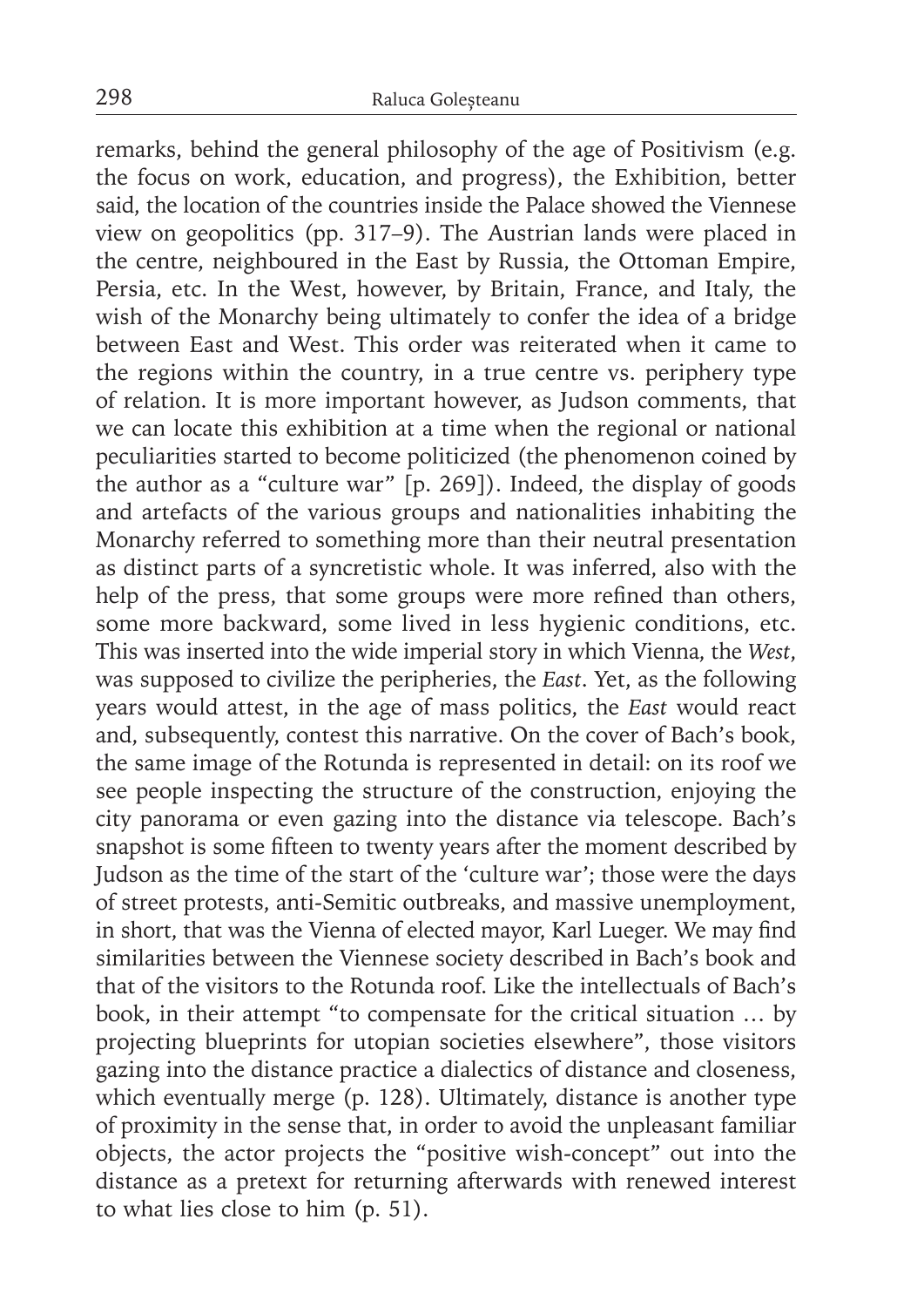Next, we will take a brief look at the compounding parts of each book; this will be accompanied by a short discussion on the sources and methodologies employed. The concluding section of this review essay will have a closer look to one or two of these works' core assumptions.

\* \* \*

*The Habsburg Empire* is an informed, thought provocative, and comprehensive work that intends to signal to both specialized and wider audiences that empires were not anomalies of history, but rather solid forms of state-building based on innovative constitutional arrangements and tax systems. Moreover, Judson's *History* abounds in information that equally touches both the factual and the anecdotal, and it can be read for professional purposes but also as an engaging account of human and historical logic in the modern age. The book is a real page-turner providing that the author is a good storyteller who knows how to wrap his words in modern language.<sup>7</sup>

In addition, as one may infer from a book displaying a multifarious outlook on history such as this one, the author has an interdisciplinary approach based on various sources including statistical, psychological, and literary. Indeed, historiographical materials are masterfully blended with sources of political science or economy. The only downside that should be mentioned when it comes to historical sources *per se* is the disproportionate number of those in American and German in comparison to those in the local languages like Polish, Czech and Hungarian. Significantly, not even the English translations of some relevant books written by local historians are mentioned. Finally, although the book follows the classic periodization of the history of the Monarchy, the wider audience should be warned that the focus is not on events, hence the reading experience would be enhanced if a so-called companion to the Austrian history is previously consulted.

The book comprises eight chapters and an epilogue that guide the reader through the stages of existence of the Habsburg Monarchy, starting with the first efforts of consolidating control over dispersed

<sup>7</sup> Sometimes, this goes to the verge of anachronism. For instance, words and constructions pertaining to the corporate domain (e.g. "micromanagement", "training", "Austrian business", "PR", pp. 65, 184, 219, 234), when used on large scale, do not always provide the intended effect, namely to convey the image of Austria-Hungary as a modern power.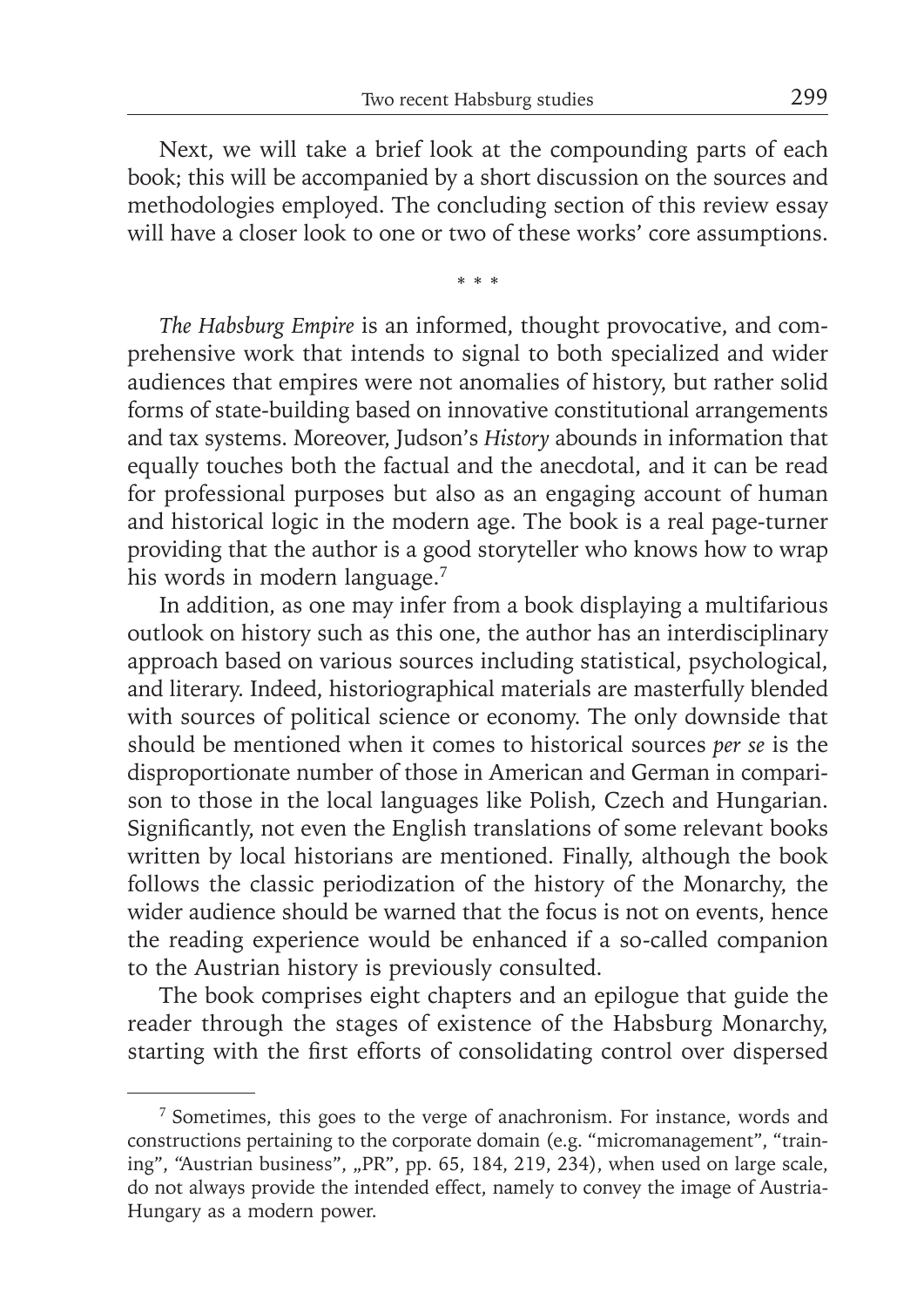territories of Central and Eastern Europe, before Maria Theresa came to power, and finishing with the description of those institutional and psychological remnants of the Monarchy, the subject of what we call today post-imperial legacy.

The first chapter, called 'The Accidental Empire', deals with the beginnings of the Habsburg dynasty and with their symbolic power over various territories inherited, and gradually expanded, since the thirteenth century: Lower and Upper Austria, Styria, Carinthia, Carniola; from the medieval times and up to the modern age, these and other Central and Eastern European lands were loosely grouped into a confederation known as The Holy Roman Empire. Yet, the main point of focus of the chapter is the identification of those conditions that led to the birth of the modern Habsburg state at the end of the eighteenth century, under the reign of Maria Theresa. Special attention is given to her administration's efforts to transform the tax payers of the various Habsburg lands into contributors to a single state, simply put, into imperial citizens. This also meant the replacement of the feudal-regional loyalties towards the Church and the village nobility with modern loyalty towards the state, as represented by a new social class – the bureaucracy.

Chapter 2, 'Servants and Citizens, Empire and Fatherland, 1780– 1815', evokes the state-driven programme of social reforms introduced by the two sons of Maria Theresa, Joseph II and Leopold II, in their short periods of reign (1780–90; 1790–2). What is known as the age of Enlightened Absolutism was established on the previous measures of modernization introduced by the Empress. Under Joseph II, steps were made towards the abolition of serfdom (e.g. the village population represented an important percentage of the new state as it outnumbered the still feeble urban population), wider strata got access to education, the religious groups, including the Mosaic ones, enjoyed official recognition, yet, most importantly, bureaucracy became the main engine of change in the Empire. It is not only that the bureaucracy provided upward mobility to categories previously not socially recognized (e.g. the urban commoners for instance), leading thus to the appearance of a class of professionals, but it served particularly to build a new type of political legitimacy: the emperor-bureaucrat, the ruler who was the servant of the state and the mediator between the citizens and the state, he who oversaw that all citizens be equal in front of the law. The institution of the bureaucrat finalized what the previous age started, namely the transfer of people's loyalty towards authority,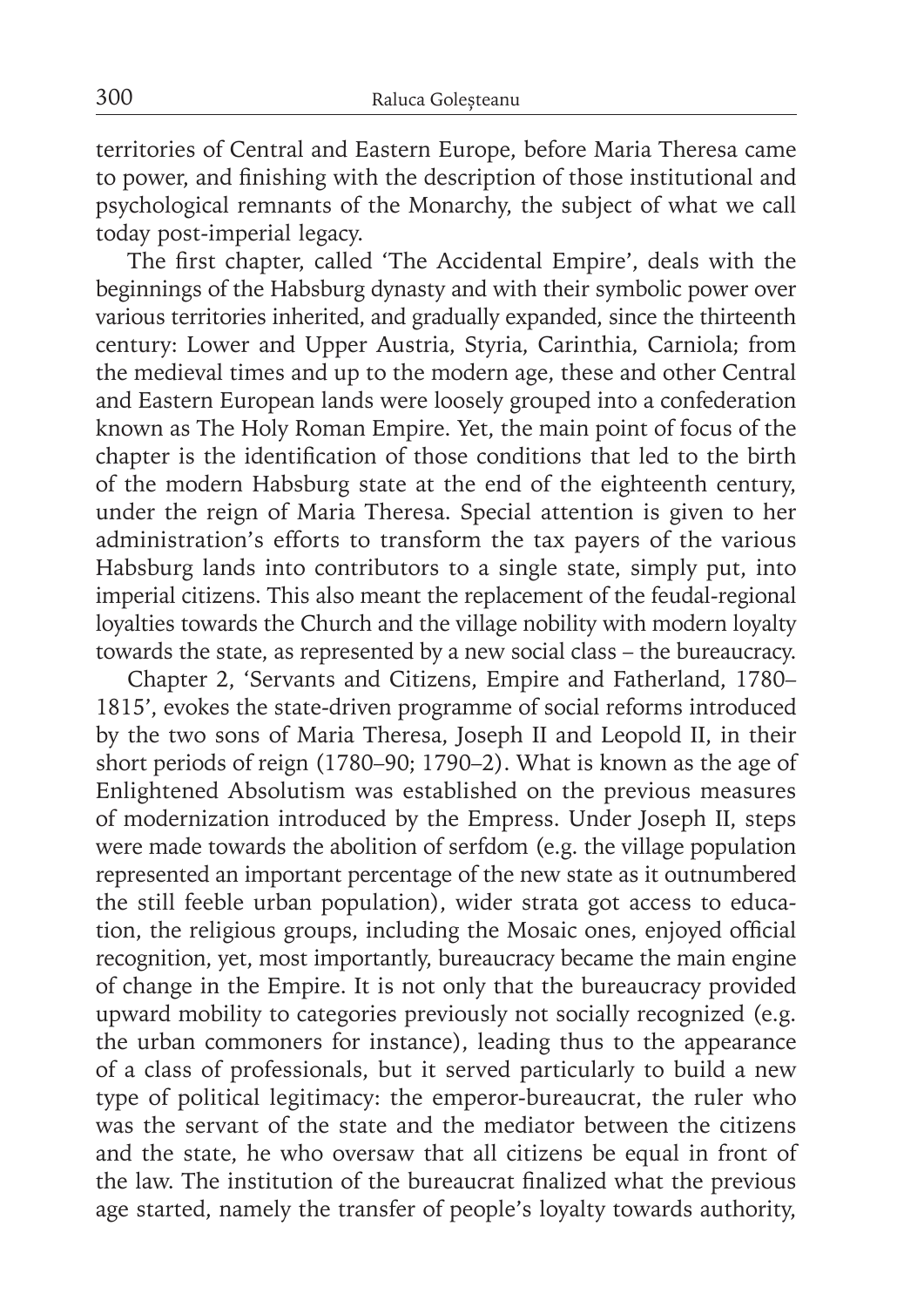from a feudal principle to a modern, centralist one. The best expression of this was the gradual change in the idea of nation, which, from a restricted understanding (e.g. nation defined politically as nobility, as elite, as those represented in the Diet), came to be associated with the *fatherland*, the community of all citizens.

Chapter 3, 'An Empire of Contradictions', is set in the context of the post-Napoleonic era, when the Conservative establishment of all great European powers tried to construct a pan-continental network to stop the equalitarian ideas brought to the fore of public life by the French ruler. Known as the 'Metternich years', this was the period when many of the previous reforms were officially revoked. In fact, the special contribution of *The Habsburg Empire* to this widely covered epoch lies in the shift from the emphasis on political leaders and the making of the police-state to society as such. The author describes the various grass-roots initiatives to construct a modern society in the period, and he illustrates how the beginnings of mass print and of forms of sociability were seminal to the creation of Austrian modern society. Furthermore, by describing civic initiatives like the lecture clubs, women associations, museum and library private organizations, it is not only that Judson questions the apolitical character of what is known as 'Biedermeier society', but he also alludes to the fact that the authoritarian state of the *Vormärz* era did not manage to suppress free thinking and free economic enterprises. Some paragraphs are dedicated to the ways censorship was functioning (e.g. not as a unitary system, as one would expect), and to the real steps taken towards economic modernization in the period (e.g. along the already existing cleavage between Western and Eastern lands).

By far the most innovative part of the book is Chapter 4, 'Whose Empire? The Revolutions of 1848–1849', as it interprets the political and social upheaval of 1848. This perspective, when compared to the prevailing one, is much broader, including that of the national emancipation of the inhabiting populations of the Habsburg lands. Concretely, the chapter singles out the transformation of peasantry into political activists, as well as the birth of a new urban elite. The last is considered by the author as illustrative of what happened in 1848: the participation of those urban categories seen as politically marginal (e.g. workers, women) signalled that the protest was not organized in the name of nationalism. At the time, nationalism was an "emerging language of politics", simply said, a rhetoric employed by "literate activists and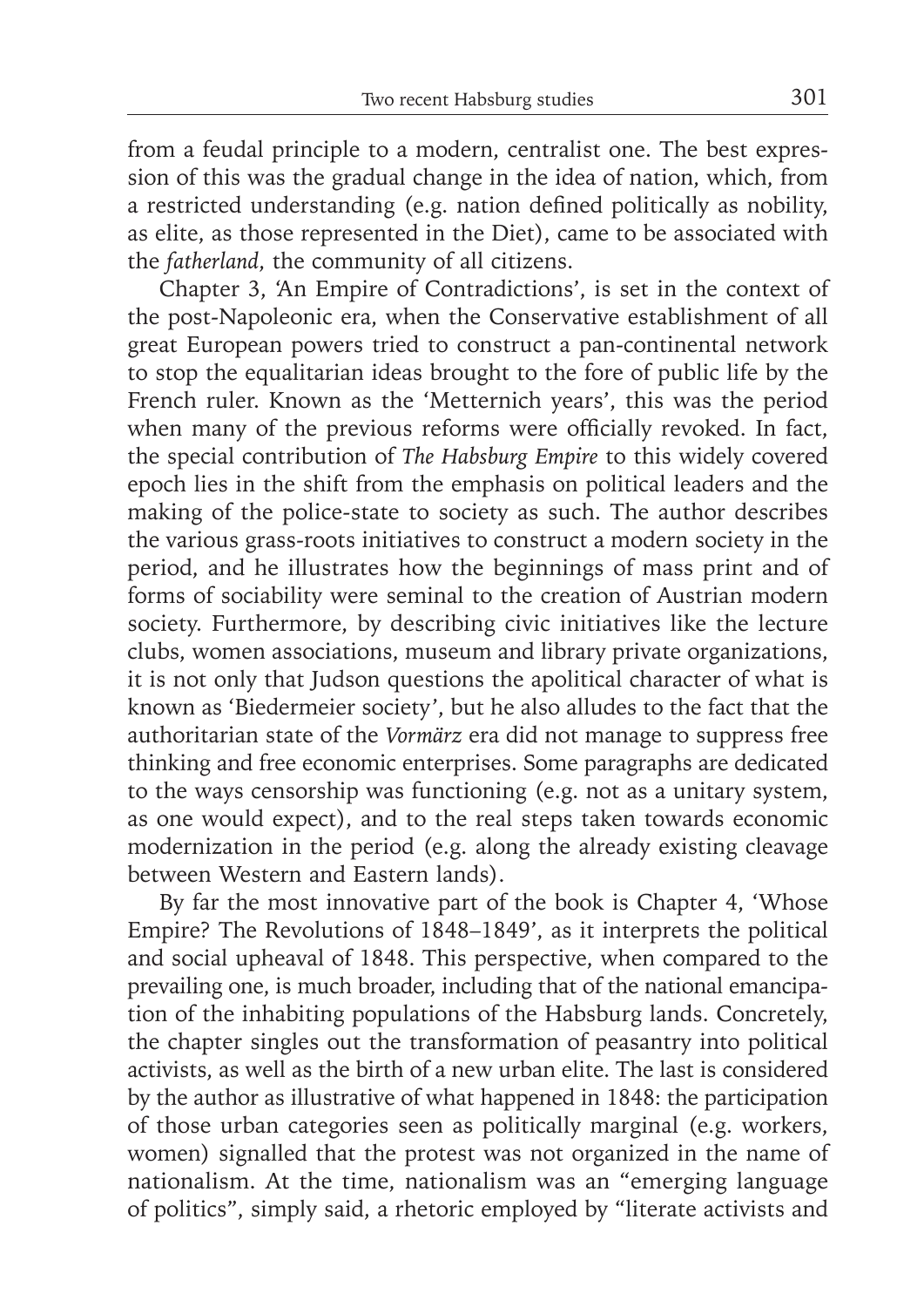traditional elites" to inspire visions of belonging to the same ethnic and linguistic community among a wider population (p. 213).

Chapter 5, 'Mid-Century Modern: The Emergence of a Liberal Empire', deals with the post-1848 period, the time when the Austrian administration attempted accommodation with some of the laws passed by the revolutionary bodies like the Frankfurt Parliament. Although the constitutional arrangements guided by the new emperor, Francis Joseph, set high objectives on both internal and external arenas, such as more emphasis on administrative centralization expressed in a stronger bureaucracy, literate in German, as well as the counteraction of Prussia's international economic influence, the period between 1850s and 1860s showed that these were fragile constructions. Initially, the authoritarian regime, backed by the charismatic Emperor, who was seen as an auspicious, even paradoxical, blend of a bureaucrat and defender of the underprivileged, drew on imperial patriotism. Soon however, the process of centralization as state activism upset the Conservatives and Liberals alike. The first to be dissatisfied were, for example, the provincial nobility, as the efforts of centralization decreased their prerogatives at local level. Consequently, they even made a pact with the supporters of political activism (the 'ex-1848ers'), themselves disappointed with the incapacity of the state to stay true to the ambitious programme of industrialization announced at the beginning of the decade. As a result, a period of constitutional experiments followed (e.g. October Diploma, February Patent) in which federalist programmes inspired by the kindred ones of 1848 alternated with centralist solutions inspired by the Enlightened Absolutism (e.g. of the 1780s). These culminated in the so-called Compromise of December 1867, which marked the birth of a constitutional monarchy that replaced the Austrian Empire of 1804 and existed only in "diplomatic, military, [and] finance" related issues, whereas in the other domains like juridical or administrative, it acted like two separated entities: the Kingdom of Hungary, and the Kingdoms and Territories Represented in the Parliament, simply called Austria. Until the demise of the Monarchy, this construction would experience subsequent adjustments (p. 265).

Some of these negotiations are described in Chapter 6, 'Culture Wars and Wars for Culture'. A pivotal part in the argumentation of the whole book, it represents a study on nationalism seen as a specific form of political identification, and it examines the ways in which institutional politics helped in the creation of ethnic nationalism, in other words,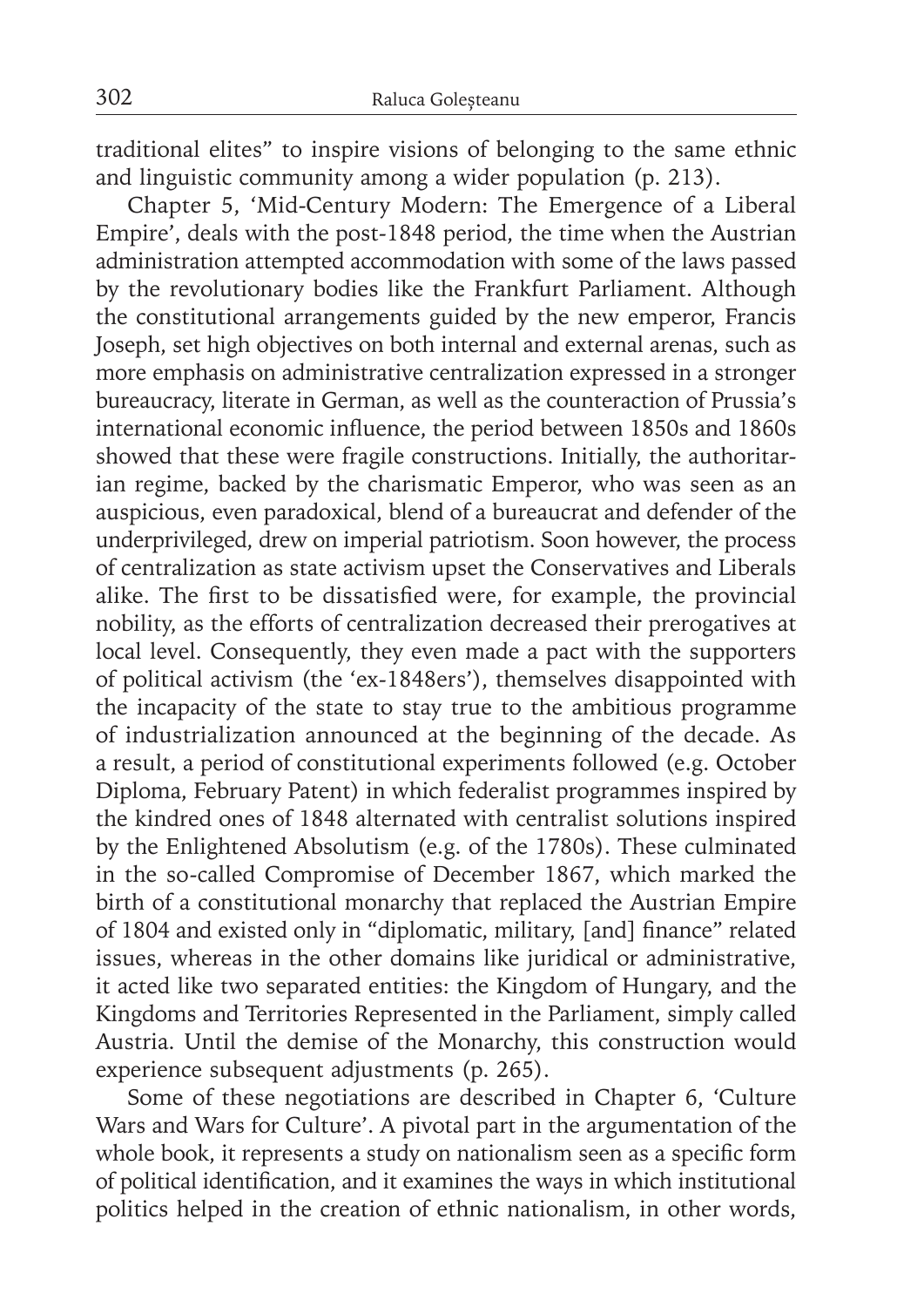what the author calls "the evolution from institutional to political nationalism" (p. 272). The author contends that, after 1867, the newly established constitutional monarchy sought to demonstrate its liberal credentials by granting autonomy at regional level, a fact that in turn emancipated the local citizens and gave them the ability to ask for linguistic parity in relation to the official language of administration. The same impulse in external politics made the Monarchy attempt to export its Enlightened philosophy to other countries under the pretext of a 'civilizational crusade'. These trends were paralleled by heated debates between secular and religious views within society (e.g. liberals vs. Catholic revival under the form of 'ultramontanism'). In the context of the 1873 stock market crash, which set a period of prolonged economic distress, all of these elements resulted in the sort of combination that led to the failure of liberalism by 1900.

Chapter 7, 'Everyday Empire, Our Empire', describes the massive changes experienced by the Monarchy in the fin-de-siècle period. These were mainly related to social and professional mobility, gender emancipation, the birth of new sexual and professional categories accompanied by new ways to popularize them, city planning and architectural innovation. Although equally attentive to the regions and their dynamics, this chapter highlights the urban area with its boom in travelling and technology, and shows how radical movements and worldviews were born at the very heart of the establishment, an otherwise classic theory in the field. The special contribution of this part however, is the assumption that there was an already crystallized Austrian society by that time, hence many examples are brought forth in support of identifying what made each individual a citizen of Austria-Hungary: "practice ranging from school attendance to voting in local elections to participation in rituals of military conscription and in annual empire-wide celebrations of the ruler's birthday made Muslim peasants in rural Bosnia, Czech-speaking businessmen in Bohemia, and Hungarian intellectuals in Budapest into increasingly engaged citizens of an empire that more than ever met their needs" (p. 333).

Consistent with the idea that, by the turn of the century, the Monarchy managed to construct a direct relation with its citizens, above the latter's national identifications, Chapter 8, 'War and Radical State-Building, 1914–1925', analyses the causes that led to the demise of the Monarchy. Contrary to the previous accounts of the events that focus on the external factors, military strategies, and the national radicalism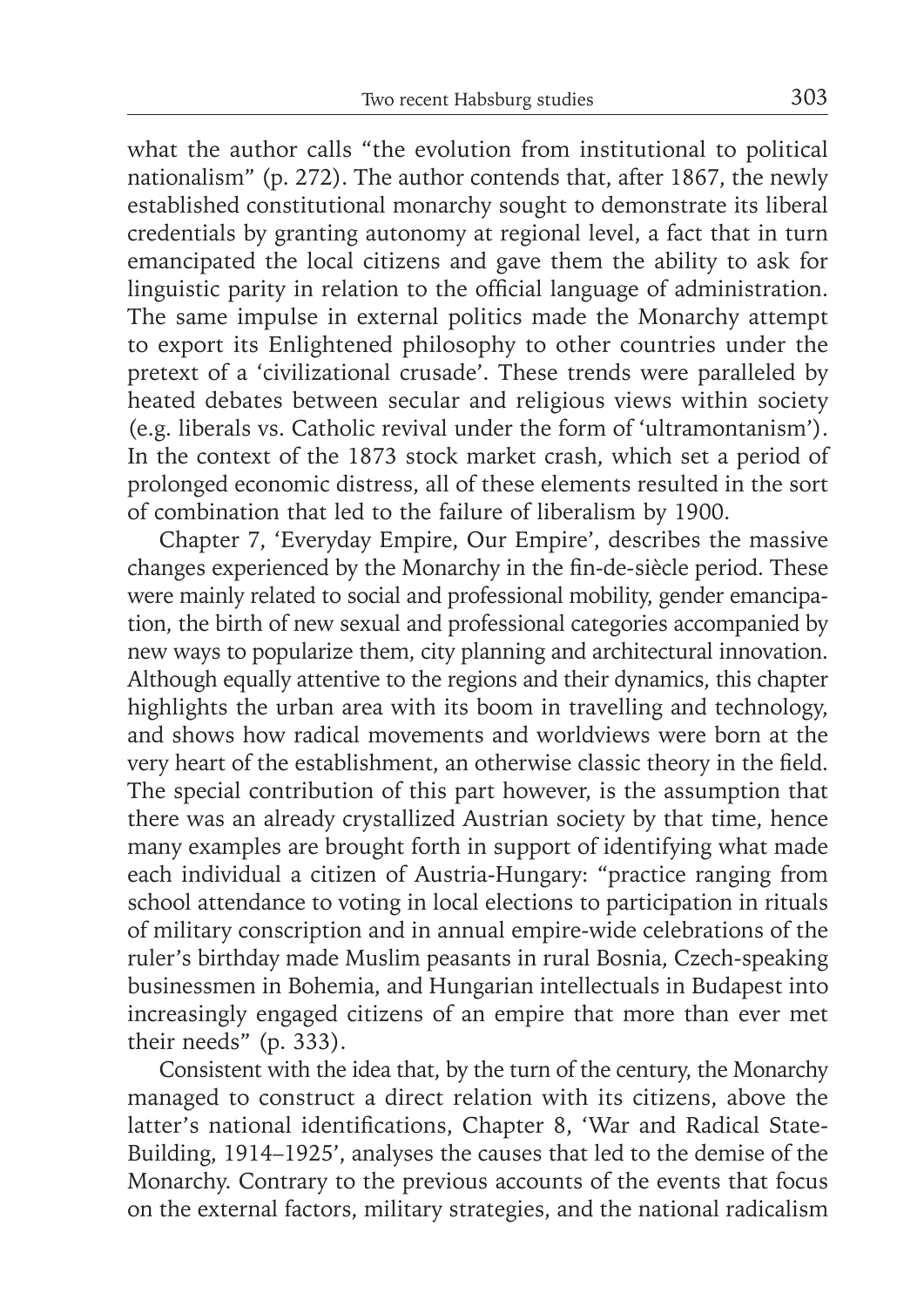of the compounding ethnic groups, Judson's contribution tries to single out the manners in which the Monarchy lost the confidence of its population during the hard times of the First World War. Consequently, the chapter elaborates on how a series of uninspired governmental measures like dictatorship, mismanagement of resources that resulted in famine, and dynamics of conflict like internal migration succeeded to cultivate insecurity to the point of paranoia among the Austrian population, which ultimately rapidly undermined the state construction.

The Epilogue rounds-up the main point of the book by sharply commenting on the situation existing after the extinction of the Monarchy, and hinting at the traditional views that hail the new national states born after 1918 on the territory of the ex-Monarchy as symbols of democracy, whereas the Monarchy itself was a symbol of autocracy. Judson argues that it was due to this rhetoric that the national states persecuted the numerous minority communities that they inherited from the Monarchy. In addition, the new national states developed policies and attitudes (e.g. centralization, forced assimilation) that were strikingly similar to those of the Empire. Finally, the interactions between the new 'national' centres and the provinces of the ex-Monarchy were illustrative of the way in which Austria-Hungary survived in the minds of its population: "when … the leaders of the German-speaking community of Czernowitz … faced the end of the Habsburg Empire, they telegraphed a statement of loyalty to the new imperial metropole, Bucharest, in terms that replicated its longstanding relationship to Vienna" (p. 450).

The merit of *Tropics of Vienna* consists in illustrating the peculiarities and dependencies of the fin-de-siècle (e.g. the disappearance of traditional lifestyles, the clash between industrialization and the agrarian remnants, the massive migration from rural to urban areas) by highlighting the marginal groups of Viennese society and, consequently, by ascribing them a pivotal role in the politics of the time. As we shall see next, the book brings into attention writers of German expression, virtually unknown to the English speaking world. On this account, and, given that the book presents authors whose ideas represent timeless reflections on power and its exercise, on utopian socialism, and on the mutual influences existing between the host society and the immigrant, *Tropics of Vienna* is a 'must-read' for the contemporary audience.

\* \* \*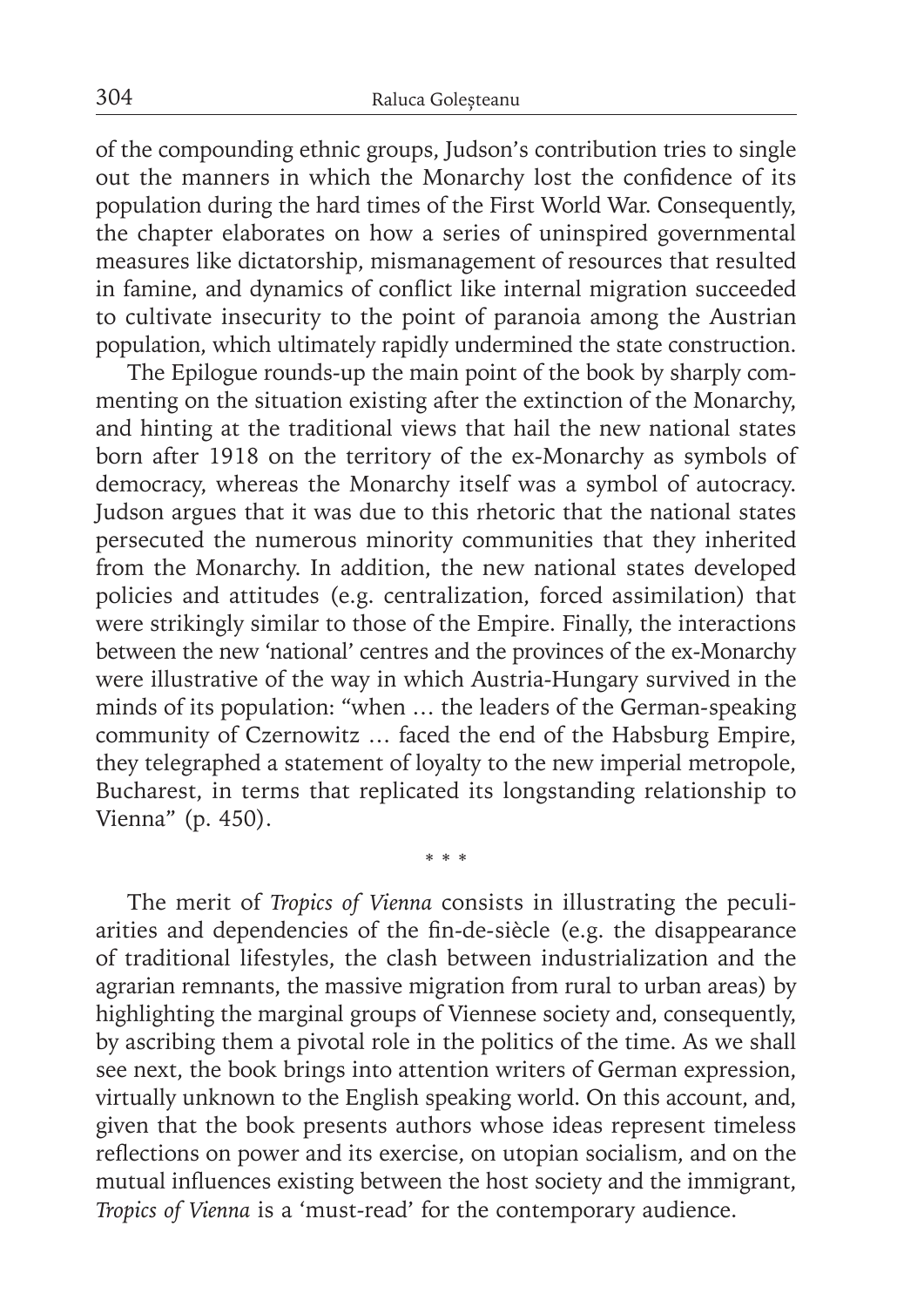Apart from the generously employed post-colonial theory, the author makes ample usage of sources borrowed from psychoanalysis in the attempt to show the complex network of "inversions, hybridizations, and transgressions" (p. 5) at work in the context of the centre–periphery interactions.

*Tropics of Vienna consists of five chapters, each dedicated to an author* and his work relevant to the thesis of the book: the projection of Viennese fin-de-siècle tensions on distant territories and populations, accompanied by permanent negotiations between Western and Eastern identities.

The opening chapter investigates the case of Leopold von Sacher-Masoch and his novellas. Sacher-Masoch (1836–95), the scion of a family of mixed social and ethnic lineage, had a keen eye for modest inhabitants like Jewish peddlers, shoemakers, and Ruthenian peasants, communities that made up the majority in the Eastern parts of the province. Under the guise of sexual encounters in dark or tormented undertones, Sacher-Masoch depicted the means by which institutional power worked on people such as those who were economically destitute and the minorities. In other words, the world of Sacher-Masoch represented *in nuce* the Habsburg Monarchy; territories like Galicia were colonies and the centre, 'the colonizers', were the Austro-German elite. Under his position as editor of the literary journal *Gartenlaube für Öster reich*, his views supported a Germanic Pan-Slavism by considering that the German language was "a cosmopolitan vehicle for communication among people of different ethnicities" (p. 19). In works like *Paradies am Dniester* (Paradise on Dniester, 1877) or *Der Kapitulant* (The Reenlistee, 1870) the province was seen as a property-less, work-based community populated by feeble male characters who eagerly accepted forms of official external submission like military conscription. To the upper-class Viennese audience, these were transparent allusions to the centre–periphery interactions within the Monarchy as epitomized by the state administration in its relation to the uneducated populations.

The second chapter is dedicated to Lazar von Hellenbach, landowner and writer of Hungarian, Slavic, and German descent who showed interest in political issues of the Monarchy (e.g. he was a staunch criticizer of the 1867 Compromise), but mostly in spiritual topics (e.g. as promoter of para-psychology he was an enemy of scientific positivism). Von Hellenbach himself was an outsider of the literary circles, but enjoyed influence among the upper bourgeoisie of the time and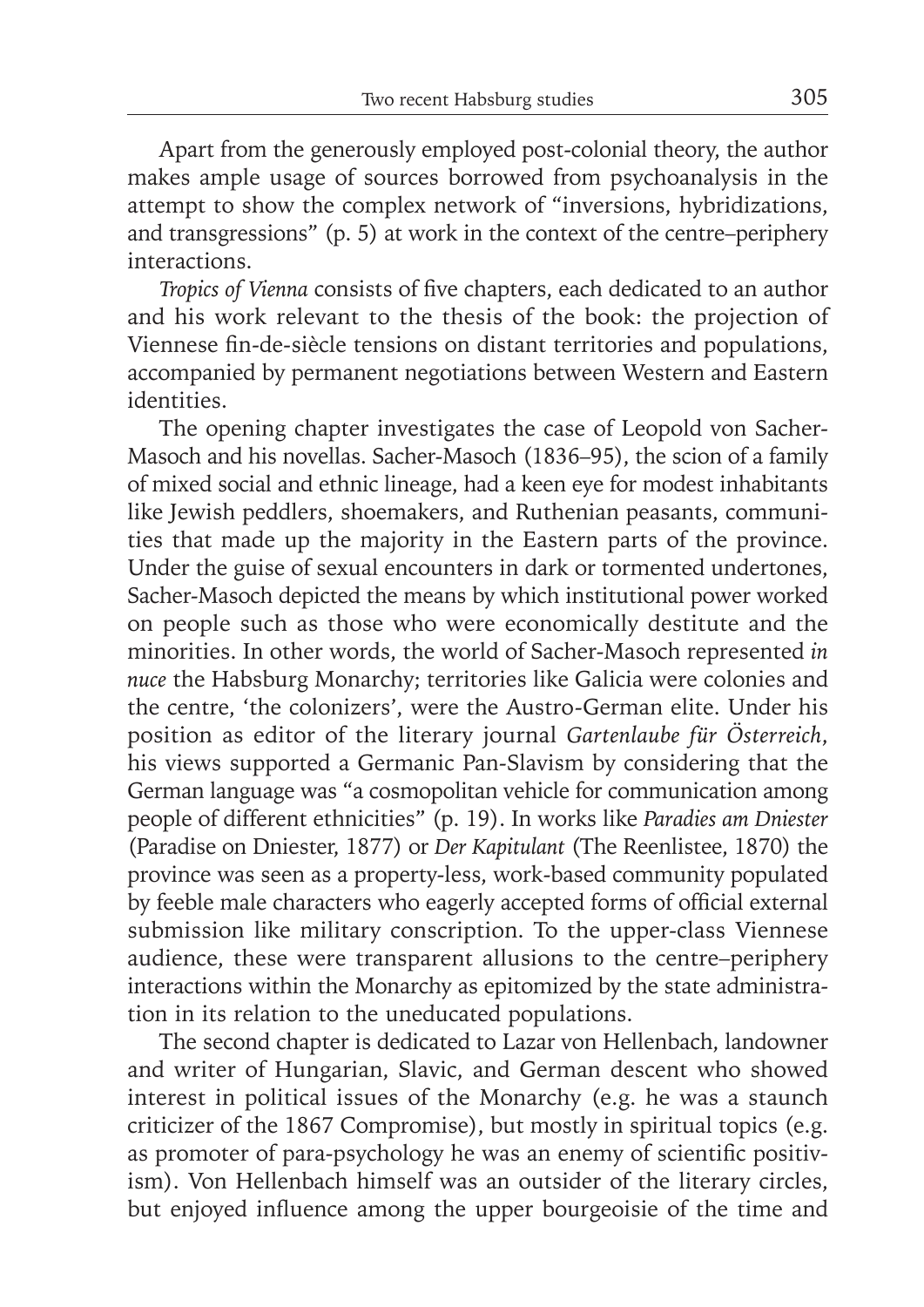he was involved in philanthropic work, which he used as the basis for his ideals of a better society. In the many books he wrote, he exposed his welfare theories, where he rejected the liberal view that considered poverty as a natural outcome of mass society, focusing instead on ways of establishing "collective wealth" (p. 43). His book of 1883, *Insel Mellonta*, described the community of a pre-industrial economy located, as the title read, on an island somewhere in the Pacific. To ensure the story had authenticity, his account was inspired by the travelogues of the time which represented the state of various remote islands. What was new about this specific island was that its population came out of all major racial groups, and managed wealth and resources on equalitarian principles. By inventing Mellonta, von Hellenbach wished to redress the ethnic tensions that came to the forefront of Viennese public life starting from the 1880s.

The actor of the next part, Theodor Hertzka, economic theorist associated with the liberal newspaper *Neue Freie Presse*, was a promoter of economic individualism and personal freedom. In works like *Die Gesetze der Handelspolitik* (Rules of the Trade Policy, 1880) he focused on issues of social justice, and addressed facts like the perceived failure of liberalism to construct a society based on free trade and the corresponding values. According to Hertzka, good society was only that which positioned the individual at its centre, and which consequently supported mutual understanding between different religions and ethnicities. The individual would attain his potential in free associations and cooperatives backed by the state. Consistent with these ideas, in 1890 Hertzka designed a programme in the form of a book called *Freiland*, which preached the settlement of "Enlightened European colonists" somewhere in East Africa, where Kenya is today. This programme, which imagined an alternative community to the idea of the nation-state, was a success at the beginning (e.g. committees in Germany and Austria were established to raise money and encourage people to go and colonize the vacant lands of the Eastern Africa). Yet, as Bach and other commentators noticed, setting aside the humanitarian intentions, the 'wonderland' described in the book was preponderantly masculine, and the interracial contacts between the settlers and the natives were not encouraged. In other words, *Freiland* was a protest against the Viennese society of the time, but, at the same time, a reproduction in the distance of the power relations imbedded in the European society. "Hertzka portrays colonization … as a pedagogical necessity to achieve advancement for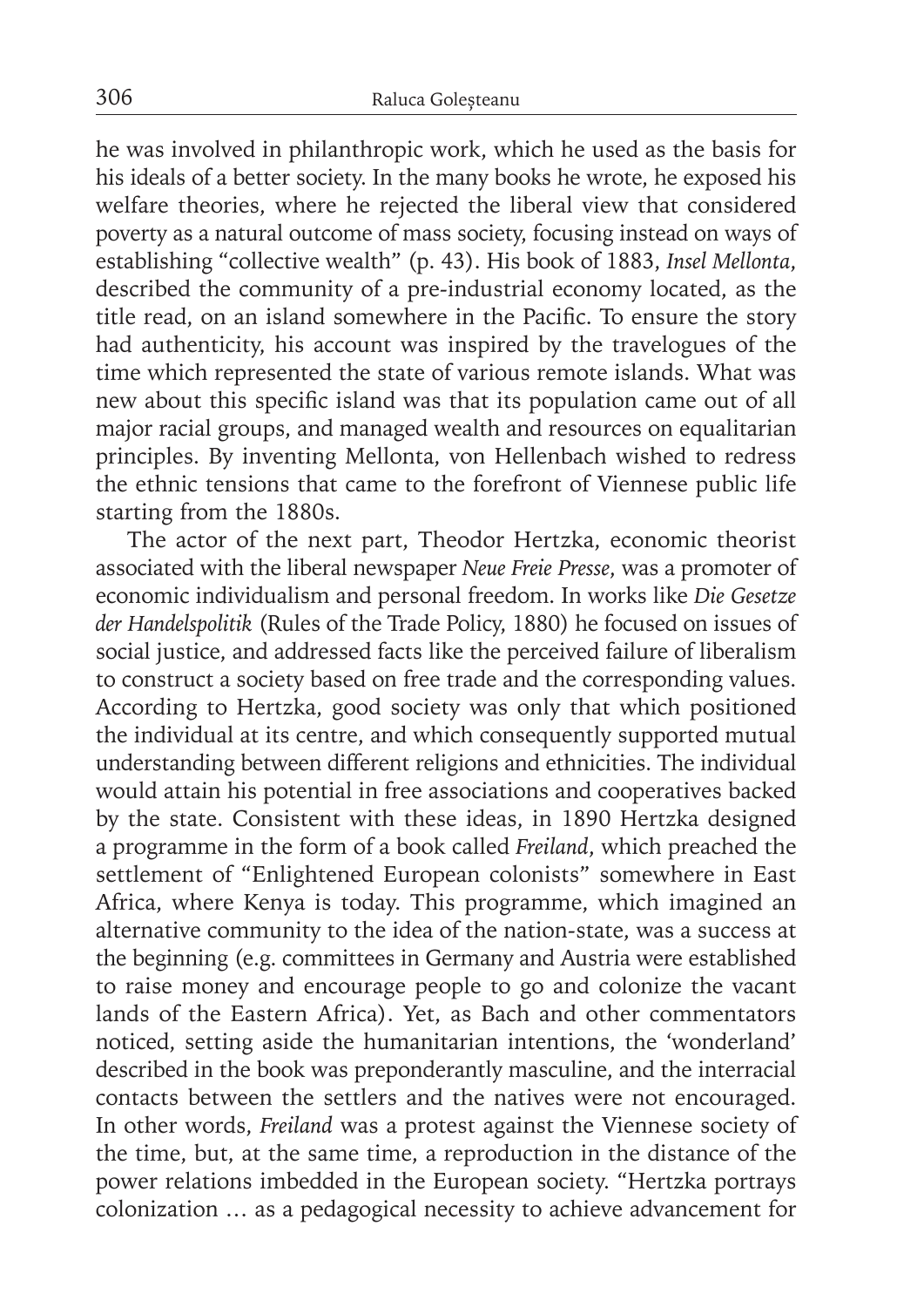all … the Europeans are so superior … that they see it as their task to educate the Africans" (p. 78).

Chapter 4 is dedicated to Theodor Herzl. It was his experience as a journalist in Paris that crystallized his opinions about contemporary society, particularly the idea that anti-Semitism was "an enduring and immutable factor, irrespective of its French or Austrian forms" (pp. 88–9). This principle was further exploited in his well-known work of 1896, *Der Judenstaat* (The Jewish State), which succeeded in making the so-called 'Jewish issue' a matter of international politics. The image of a new home for the Jews, in which they would be protected from anti-Semitism was constructed in his book of 1902, *Altneuland* (Old-New Land). The heroes of the book, a Viennese lawyer, together with a wealthy Prussian-American aristocrat left the old decaying continent, and, on their way to the South, encountered Palestine, an arid and destitute land. On their way back, 22 years later, they found a completely transformed country, a modern place where the settled Jewish population managed to build amazing cities, to create up-to-date industry and thriving agriculture. In short, the "new Jewish society … enjoys the re-creation of Vienna's charm without the cloud of anti-Semitic Jew baiters … the heroes' journey to Jerusalem becomes a spiritual homecoming …" (p. 93). Still, the author of *Tropics of Vienna* contends, in Herzl's view, the settlement of the Jews in Palestine was nothing but beneficial for the local Arab population, and these communities' cohabitation was associated with the theme of the 'idyllic Oriental' world. Herzl's "strategy rests on the assumption of the indigenous Arab population being absent" (p. 100). In this way, the Jewish community, a marginalized group in Europe, ended up exerting colonial power on other marginal groups: "Jews, afflicted by persecution, poverty and existential homelessness … claim for themselves an empathetic and humane colonial policy toward other marginalized groups" (p. 101).

The final chapter focuses on Robert Müller, nowadays considered a writer of controversial opinions. Born half-Bohemian and half-Swedish, Müller was one of the most respected journalists in pre-war Vienna. In his writings, Müller fervently promoted the idea of the Habsburg Empire as a colonial power, thus going further than the other authors presented here, since he was referring foremost to concrete plans to colonize overseas lands. He envisaged this undertaking in cooperation with the German Empire. This unabashed imperialism was claimed in the name of common cultural values, and performed by the hand of ruthless 'new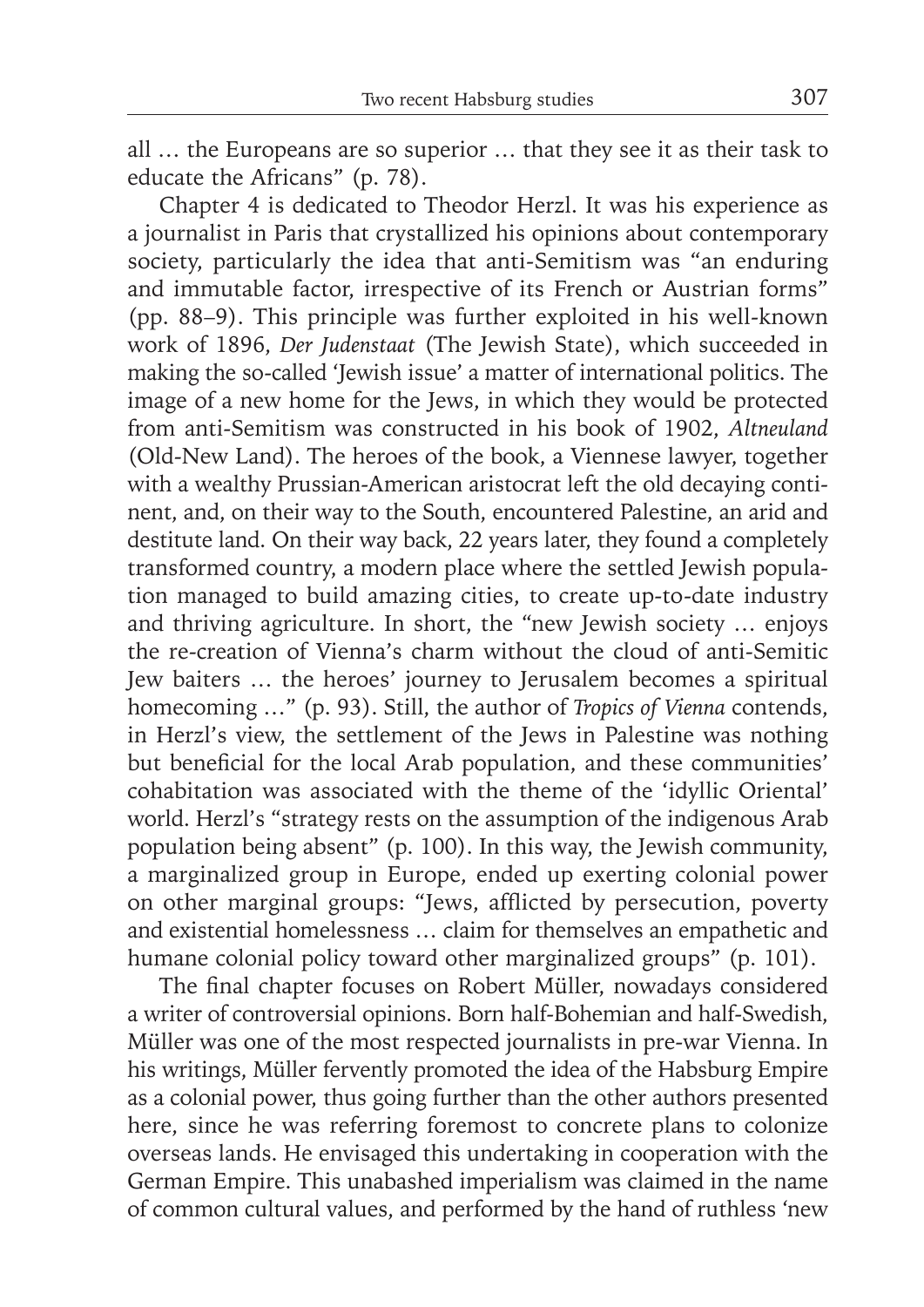men' – a sort of a 'master race' set to colonize the tropics by "building railway systems, drying up malaria infested swamps, harvesting prairies, exploiting metal mines, and hanging a couple of black and yellow folks [sic]" (pp. 112, 114). Ideas as such were investigated in *Tropen: Der Mythos der Reise* (Tropics: Myth of the Journey), published in 1915. It is with such stories of taking into possession the Amazonian jungle, that Müller put a stop to previous attempts to romanticize the colonies. However, the plan to engineer the jungle questioned the very applicability of Western technological and cultural standards. Furthermore, instead of legitimizing the export of progress, it showed the intricacy of the centre–periphery as expressed in the Vienna–jungle relation.

The last part of the chapter is dedicated to the prolific Jewish writer and journalist Joseph Roth, the author of a popular series of novels dedicated to the life and death of the Habsburg Monarchy. A son of Galicia, Roth portrayed in his short stories the misery of the destitute population of the province, "drifters and refugees who have lost their social moorings" (p. 121). They all seemed to struggle with the ruthless mechanism of capitalism, which was yet another form of imperial hegemony. It can be stated that the periphery became a site where metropolis and modernity were reconsidered. Ultimately, in a way similar to Sacher-Masoch, Roth might be considered an author of the periphery in the sense that he envisaged the latter as a place where the contestation of the centre was born.

In the first part of this essay, we identified the theme that brings together the two books, namely the exploration of the complexities posed by the centre–periphery relations. Both books revealed in broad strokes the context of the dilemma in which the Empire as a state construction found itself, particularly at the turn of the century: the state administration was in minority in the provinces, while the provincial representatives were in minority at the central level.

\* \* \*

We should discuss the things that separate these books as well. While Judson's endeavour tends to underplay nationality in the Empire's equation, and instead brings to the forefront the *society* seen as an articulated body of citizens and strong organizations, Bach's investigation addresses foremost the cleavages existent in Austrian society in the given epoch. In this sense, aside from the jargon of the post-colonial theory, Bach's book seems to be part of the prevalent interpretations,